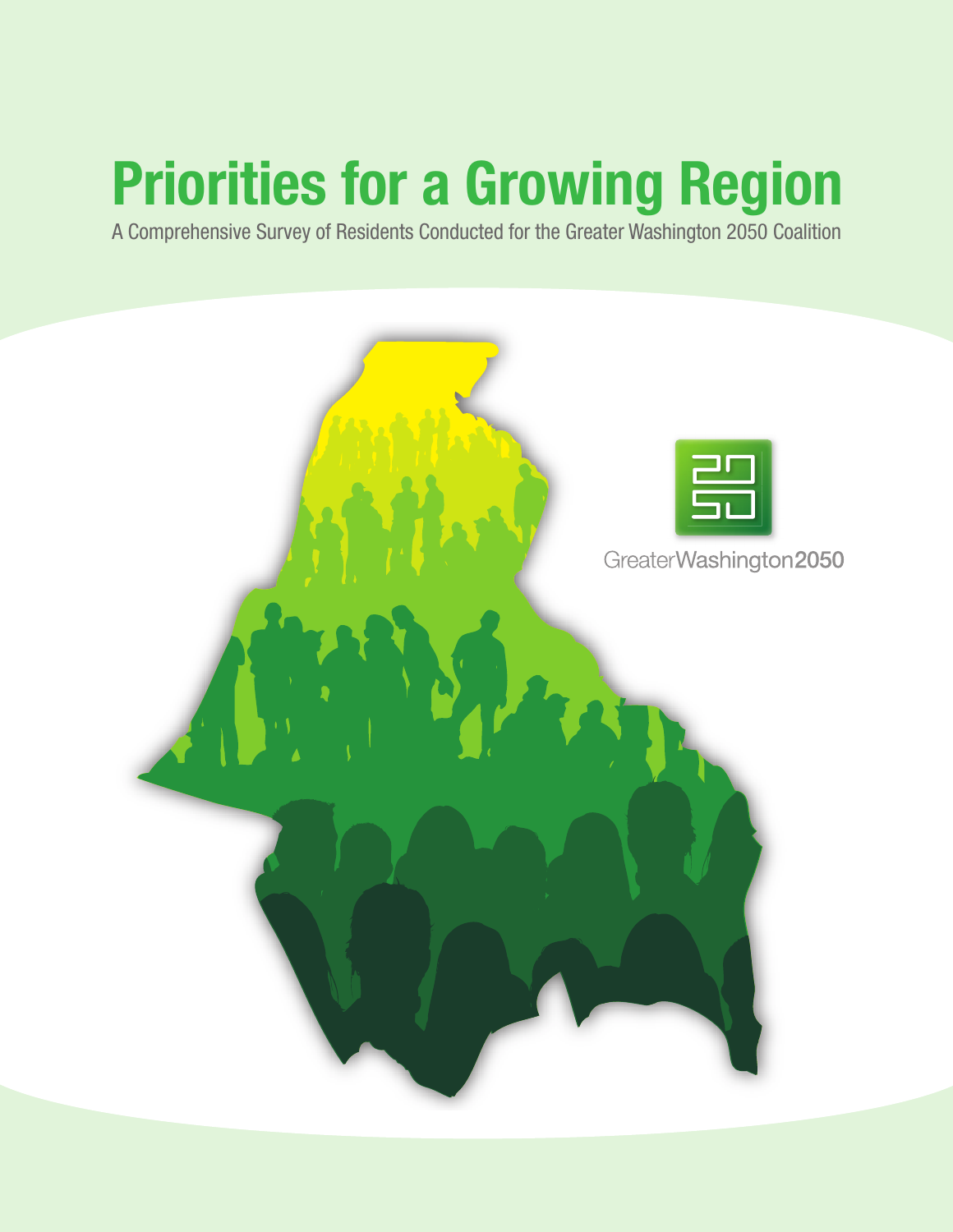#### **Members of the Greater Washington 2050 Coalition**

**Sharon Bulova (Chair),** Fairfax County Board of Supervisors **Marcel Acosta,** National Capital Planning Commission **Chuck Bean,** Nonprofit Roundtable of Greater Washington **Brent Blackwelder,** Friends of the Earth **Sam Black,** Washington Smart Growth Alliance **David Bowers,** Enterprise Community Partners **William Bronrott,** Maryland General Assembly **David Costello,** Maryland Department of Planning **Brian Cullen,** Urban Land Institute, Washington District Council **Judith Davis,** Mayor, City of Greenbelt **Tom Dernoga,** Prince George's County Council **Al Dobbins,** M-NCPPC, Prince George's County Planning Dept. **Jim Dinegar,** Greater Washington Board of Trade **Don Edwards,** Washington Regional Equity Network **Barbara Favola,** Arlington County Board **Nancy Floreen,** Montgomery County Council **Terri Freeman,** The Community Foundation for the National Capital Region **Kate Hanley,** Secretary of the Commonwealth of Virginia **Tom Harrington,** Washington Metropolitan Area Transit Authority **Catherine Hudgins,** Fairfax County Board of Supervisors **Alan Imhoff,** City of Frederick **Uwe Kirste,** Prince William County **William Lecos,** Lecos & Associates **George Leventhal,** Montgomery County Council **Amy Liu,** Brookings Institution **Deron Lovaas,** Natural Resources Defense Council **Martin Nohe,** Prince William County Board of Supervisors **Jeffrey Parnes,** Fairfax County Federation of Citizens Associations **Kristin Pauly,** Prince Charitable Trusts **Lee Quill,** Cunningham + Quill Architects **Lee Schoenecker,** American Planning Association **Stewart Schwartz,** Coalition for Smarter Growth **Harriet Tregoning,** District of Columbia Office of Planning

#### Dear Colleague,

The Greater Washington 2050 Coalition brings together leaders from across our region to lay the foundation today for the kind of region we all want to enjoy in the years to come.

Our work includes discussion and long-term planning by leaders. But as a critical part of this process, we also needed to hear from the region's citizens.

This report provides the public's report card of the region's performance on sixteen basic priorities – things such as quality schools, housing that people of all incomes can afford, and respect for people of all backgrounds. Then it places these priorities on a scale of intensity, to determine where the public most wants to see this region make progress. The survey ends with citizens telling us what kind of a region they want to leave for their children and grandchildren.

This is not a poll on hot-button issues. Rather, it is a studied effort to hear from average citizens about their timeless priorities and aspirations for Greater Washington.

We all know the individual jurisdictions across our region have unique personalities and needs. This report examines some of those differences. But what sets this effort apart is the identification of ideas that are held in common by citizens all across the region, areas where they are urging greater regional effort to make this a better place to live for years to come. That's where we believe this report makes a unique contribution.

Thanks for reviewing this information. I know you will find it as useful as we have at the Greater Washington 2050 Coalition.

Sincerely,

Jaun Sulven

Sharon Bulova Chairman, Greater Washington 2050 Coalition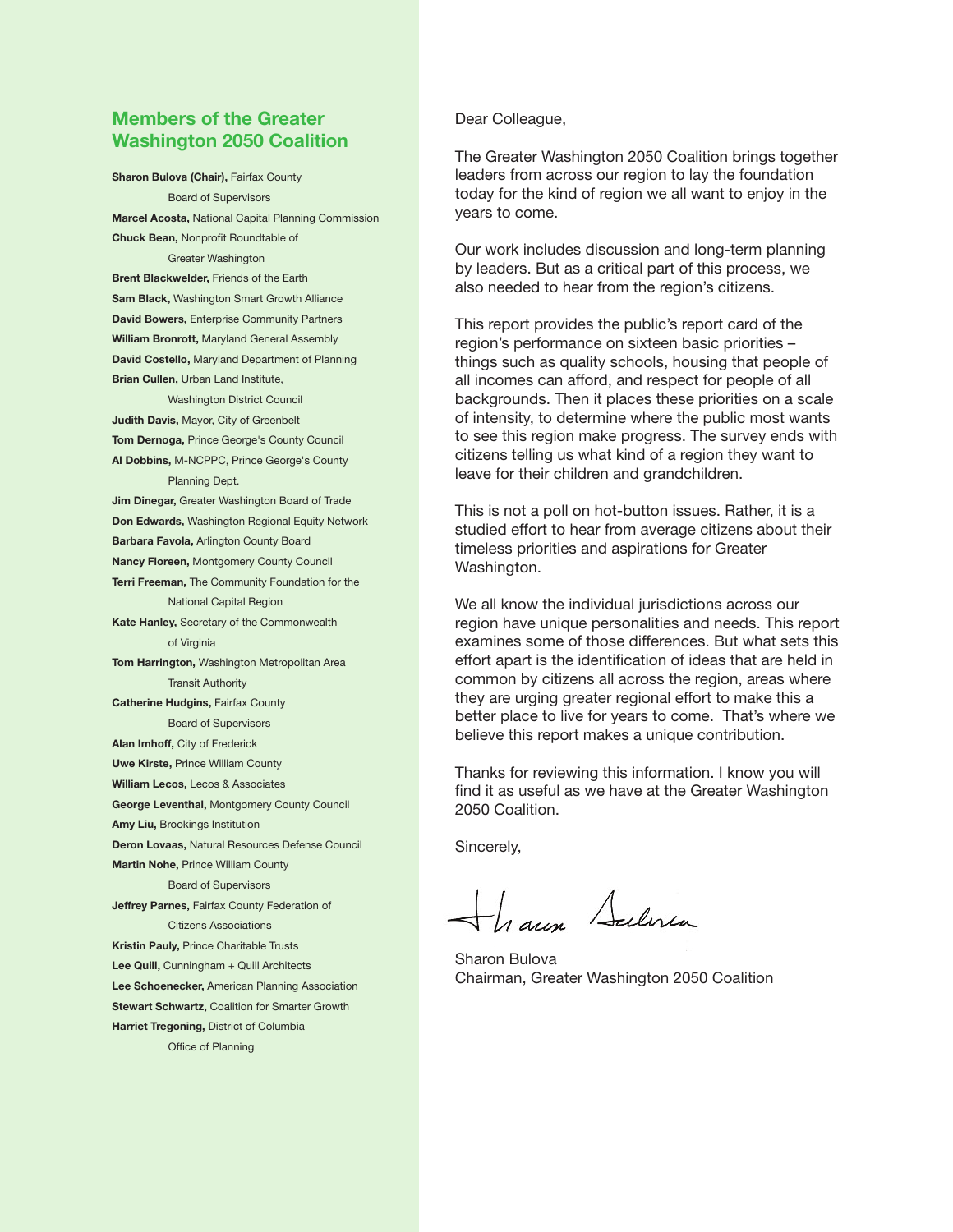## **What is Greater Washington 2050?**

Greater Washington 2050 is a new regional initiative to improve the quality of life for Washington area residents by developing a vision for the future and inspiring leadership to enhance our region.

Led by the Metropolitan Washington Council of Governments and a coalition of civic, business and environmental stakeholders, Greater Washington 2050 will build an increasing level of agreement on the big issues of growth, transportation and the environment. Coalition members will identify specific steps to advance regional goals, assess progress and measure performance over the coming years.

This effort will follow a history of inspiring visions for the Washington region. Two hundred years ago, Pierre L'Enfant laid out the basic design for the nation's capital. At the turn of the century, a commission proposed the addition of the National Mall, the memorials, and our park systems. In the late 1950s, a joint House/Senate Committee on Washington Metropolitan Problems set in motion the forces that led to Dulles Airport and the Metro transit system.

Sharon Bulova, Chair of Fairfax County's Board of Supervisors and Chair of the Greater Washington 2050 Coalition, has said her goal is to ensure that today's residents participate in shaping the region for future generations. The intent is to plan for needs that are likely to evolve over the next 40 years and fundamentally affect our economy and the environment.

The future of metropolitan Washington is in your hands. Please join us in this exciting endeavor.

#### **The Goals of Greater Washington 2050**

The Greater Washington 2050 initiative is seeking regional coordination and commitment towards a shared vision based on goals for the National Capital Region. To create a comprehensive vision, broad public consensus is needed by government, business, and nonprofit organizations. A goal framework is being drafted by the Coalition and will be a key component of an initial public outreach effort designed to include public preferences about addressing growth, transportation, energy, and the environment. Based on the survey results and existing regional policy, the Greater Washington 2050 Coalition will propose regional goals for public discussion.

The Greater Washington 2050 Coalition's goals will seek to address new and existing challenges, advance regional collaboration and leverage our assets to compete in the new global economy.

## **Goal Categories**

- Land Use
- Transportation
- Environmental
- Climate and Energy
- Economy
- Housing
- Health and Human Services
- Education
- Public Safety

Greater Washington 2050 goals will form the basis for a public discourse on coordinating land use, transportation, housing and environmental decisions. The aim is to balance growth, improve our quality of life and maintain a vibrant economy.

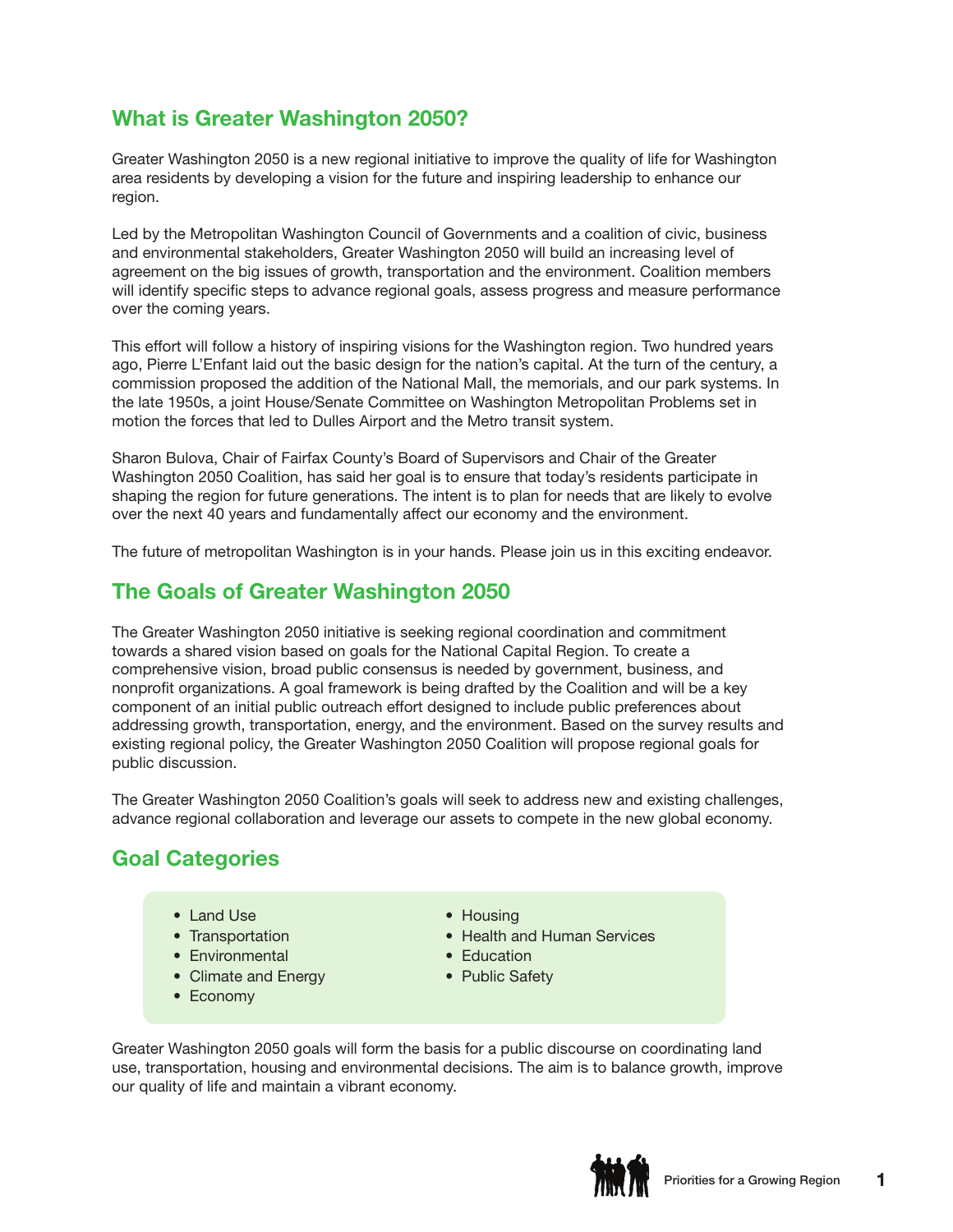## **Priorities for a Growing Region: Executive Summary**

Greater Washington 2050 commissioned this public opinion study to understand residents' priorities and aspirations for the long-term future of the region. The study reveals a public that is engaged and appreciative of the region's core strengths, while clearly indicates where they want the most emphasis by the region's leaders over the coming decades.

OpinionWorks, an independent research firm, conducted this research. They convened four focus groups of citizens from across the region in December 2008, followed by a comprehensive regional telephone survey of 1,313 interviews in February 2009. These are the key findings of the study.

#### **The public in metropolitan Washington is engaged and connected.**

Nearly three-quarters of residents have a "strong feeling of connection" to the metropolitan Washington region as a whole, despite being a region that crosses state boundaries and has many transplanted residents. In fact, residents demonstrate those connections by traveling around the region frequently for work or leisure, with six in ten crossing state boundaries at least once a week.

Nearly all citizens are actively seeking information about happenings in the region through television or radio, newspapers, or online. Almost four in ten have contacted an elected official or attended a local public meeting in the past year.

#### **Residents appreciate the region as vibrant, diverse, and interesting.**

When asked to grade the local area across sixteen key performance indicators, a picture emerges of an interesting region that the public sees as diverse, vibrant, and connected to the natural world. Receiving the highest marks are these attributes: a community that respects people of all backgrounds, interesting arts and cultural opportunities, recreational opportunities for people of all ages, enough parks and green space, and a clean environment.

As residents imagine the type of region they want to leave for their children and grandchildren, they hope for quality schools, public safety, and good jobs. But just behind those bread and butter concerns, large numbers hope this region will celebrate its cultural and ethnic diversity, a vibrant arts community, equality of opportunity, and neighborhoods that are friendly and green.

#### **There is a sense that some people are being left out of the region's success, and several key shortcomings of the region seem related to poor planning.**

Residents give lower grades to the region for helping people who are in need, ensuring that all residents have access to health care and good jobs, and providing housing that people of all incomes can afford. Citizens also give particularly low scores to the region for how it plans for growth and development, for the presence of jobs that are easy to get to, and for having neighborhoods that are mixed-use and walkable.

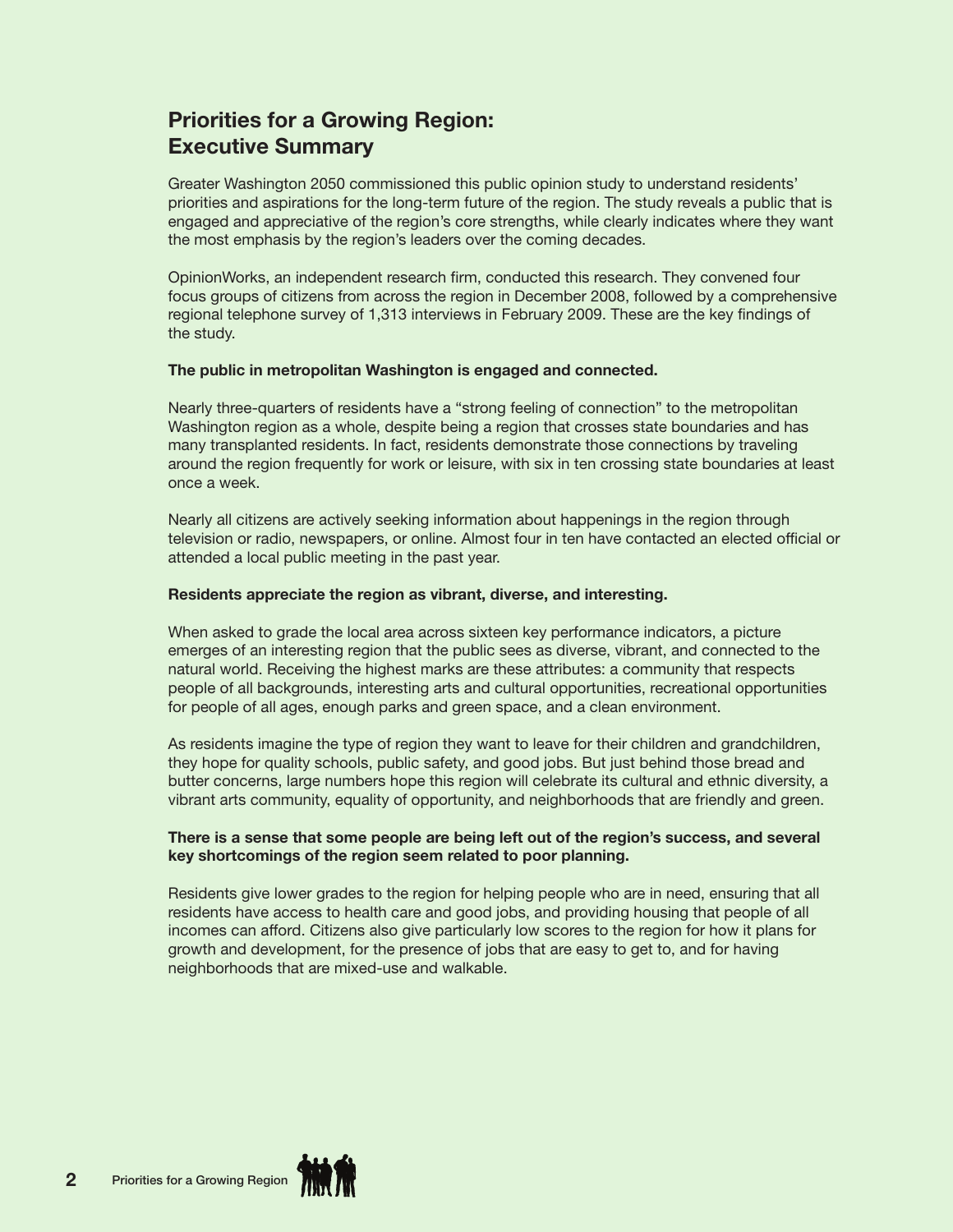#### **The public supports more regional solutions to problems.**

More than four residents in ten would "like to see more problems addressed regionally across state and county lines." The number who want regional action rises even higher among people who want specific priorities addressed such as housing and the economy. Fewer than half of the region's residents would "prefer to address most problems on a local level."

#### **While traffic is a leading irritant, it is not where the public would place the most effort over the long term.**

In one of the study's more challenging findings, residents do not place great emphasis on solving the region's transportation problems. By a large margin, traffic and transportation are listed as the top "long-term issue or challenge facing the Washington region." The concern is particularly acute in parts of Northern Virginia. But when asked how much of a priority they would place on transportation if they were making decisions for the region, citizens rank transportation ninth out of a list of sixteen broad items tested – in other words in the middle of the pack. With this finding, residents are *not* saying "do not solve it," but they are identifying a number of other pressing priorities that need greater attention in their view.

#### **The public has a clear set of long-term priorities for the future, led by quality schools and safe neighborhoods.**

First among these priorities is producing good quality schools. It is the most urgent of the sixteen items tested. There are enormous differences from jurisdiction to jurisdiction within the region about how residents rate the performance of their public schools today. But even in high-performing school districts, most residents want to increase the attention their schools receive.

The second leading priority for the long term is producing safe streets and neighborhoods. On safety as well as education there are strong differences in performance among jurisdictions, but near total consensus that public safety is a high priority.

Rounding out the public's most intense priorities are good jobs for everyone who wants one, better access to health care, more help for people who are in need, fostering a cleaner environment, making housing more affordable, and better planning for growth and development.

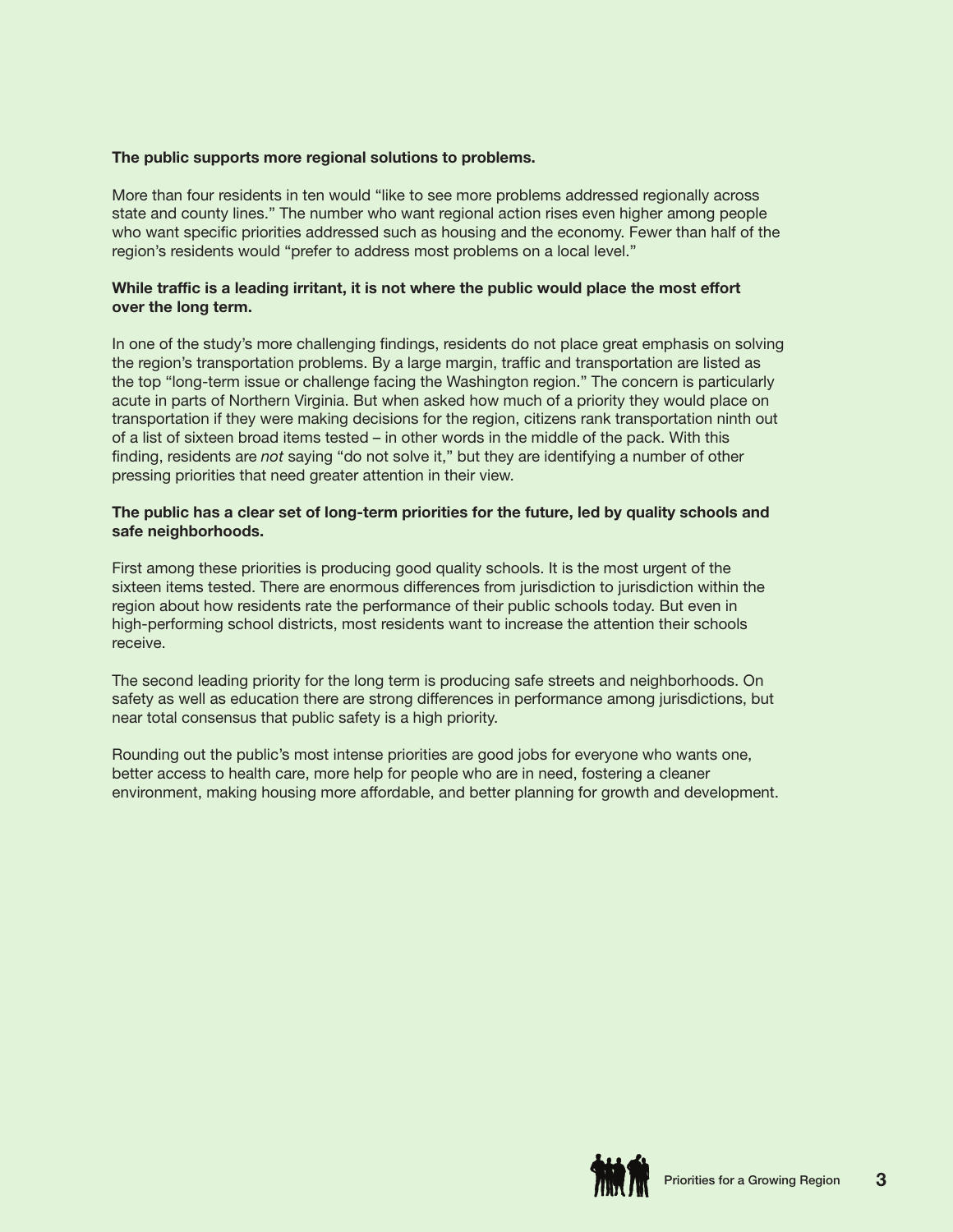## **Priorities for a Growing Region: Findings of the Study**

#### **Background on the Study**

This two-part study began with focus group discussions in December 2008. OpinionWorks, an independent research firm based in Annapolis, Maryland, held the discussions in Fairfax, Virginia and Greenbelt, Maryland, and drew participants from across the metropolitan Washington region. These discussions identified the full range of challenges and priorities that are on the minds of citizens as they look at the future of the region.

Phase two of this effort was a regional telephone survey. The survey questionnaire grew out of the ideas that emerged in the focus group sessions. Interviews were conducted among 1,313 randomly-selected adults February 10-20, 2009. Results of this regional survey have a margin of sampling error no greater than  $\pm 2.7\%$ , at the 95% confidence level. A full methodological statement is found at the conclusion of this report.

#### **Connections to the Region**

For a region that crosses multiple state boundaries and has many transplanted residents, metropolitan Washington enjoys strong feelings of connection as a region. Nearly three-quarters of residents (70%) feel a "strong connection" to the metropolitan Washington region. Another one-in-five (18%) feel a weak connection, leaving only 10% who feel no connection to the region.



These connections are stronger in the core of the region, defined as the District of Columbia, Arlington, and Alexandria, where the "strong" number rises to 85%. That number is 73% in the first-ring suburbs of Fairfax, Montgomery, and Prince George's Counties, and 47% in the outer suburbs of Frederick, Loudoun, and Prince William Counties.

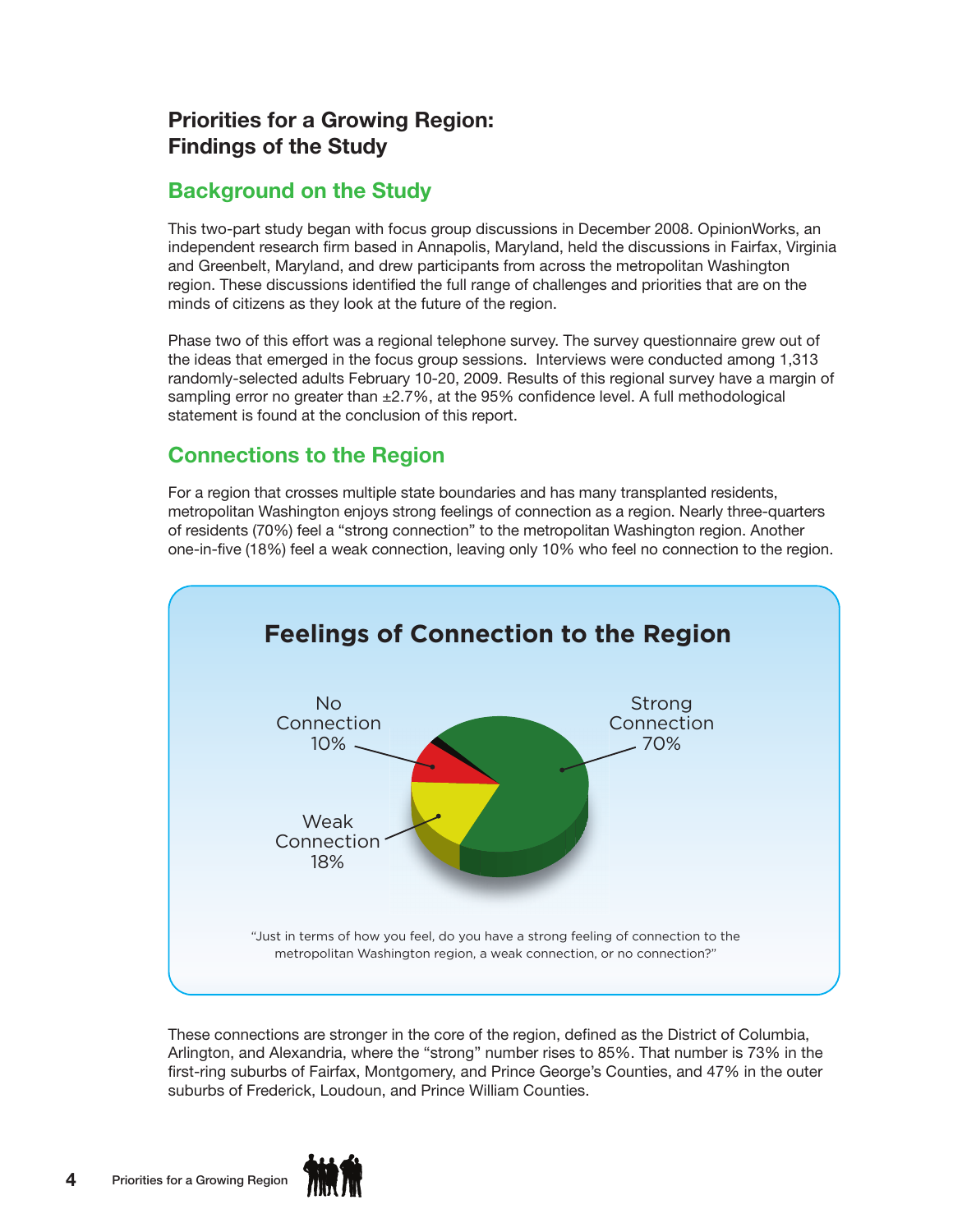Socio-economics drive this number, as well. People with the lowest levels of personal education and household income are more than 20 percentage points less likely to feel a strong connection to the region, compared to their neighbors who are at the highest ends of those scales.

Residents are moving around the region in significant numbers, with one-third crossing state lines at least weekly to visit close friends (33%), commute to work (32%), or shop or eat out (31%). A quarter of residents visit close relatives (25%,) and one in ten attend leisure activities like sporting events, museums, or concerts. Overall, 59% of the region's residents are crossing state lines at least once a week for one or more of these reasons.

Furthermore, residents have a very positive view of the Washington region as a place to live. Three-quarters (77%) call the region an "excellent" or a "good" place to live. Only 22% call the region "fair" or "poor."



Residents of Arlington County are the most satisfied, offering an extraordinary rating of 97% excellent or good. That is followed closely by the other jurisdictions in the core of the region. Here again, socio-economics are a key indicator of satisfaction, with high-school-educated residents only one-third as likely as those with graduate-level education to call Greater Washington an "excellent" place to live.

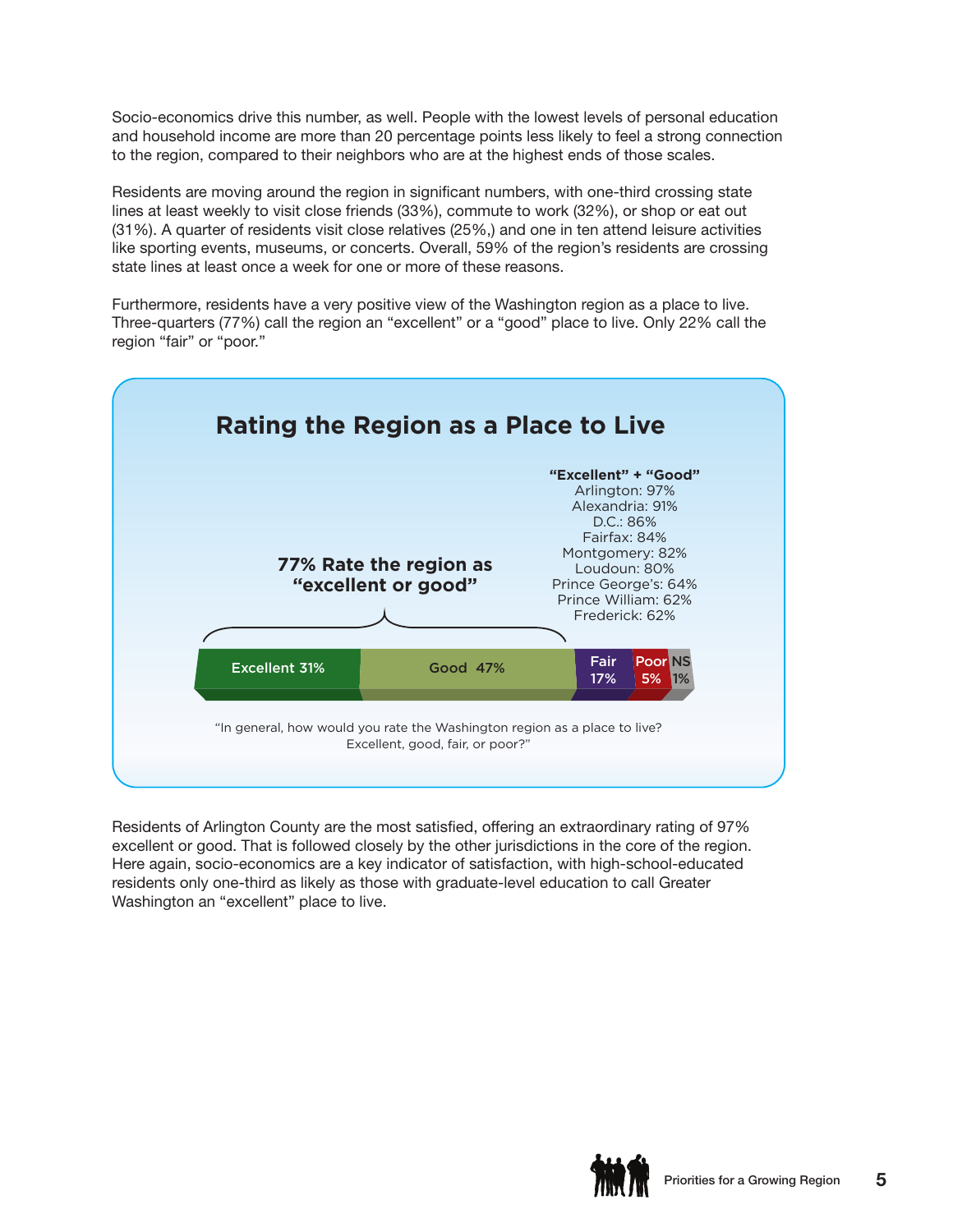## **An Engaged Public**

Ninety-seven percent of the region's residents seek out local information at least weekly through television or radio news, a newspaper, or online.

- The leading information source is local television news, watched by 77% of the region's residents at least once a week, and by 59% "almost every day."
- Newspaper readership, though declining nationally, remains strong in the Washington region with 72% reading a newspaper weekly, and 44% saying they read one almost every day.
- Two-thirds (64%) listen to "local news radio or an NPR station" at least weekly, with 47% doing so almost every day.
- One-half (54%) read local news online, 34% daily.
- Fifteen percent subscribe to a listserv or read a blog at least weekly for local news and information.



Residents are civically-engaged, as well. More than one-third of the region's residents (38%) said they have attended a local public meeting or contacted a public official on an issue that is important to them in the past year.

Nearly half – or 17% of the region's residents overall – would describe themselves as an "'activist' on a particular issue that affects (their) neighborhood, community, or the broader region." Leading the list of issues are schools, traffic and transportation, growth and development, health care, and crime.

## **Most Important Long-Term Challenges**

It is no surprise that residents rate traffic and transportation as the number one "long-term issue or challenge facing the Washington region." In response to this open-ended question, more than one-third (38%) put transportation first, and another 16% mention it as the second most important issue, totaling 54% of the region's residents who would put transportation among the region's top two most pressing challenges.

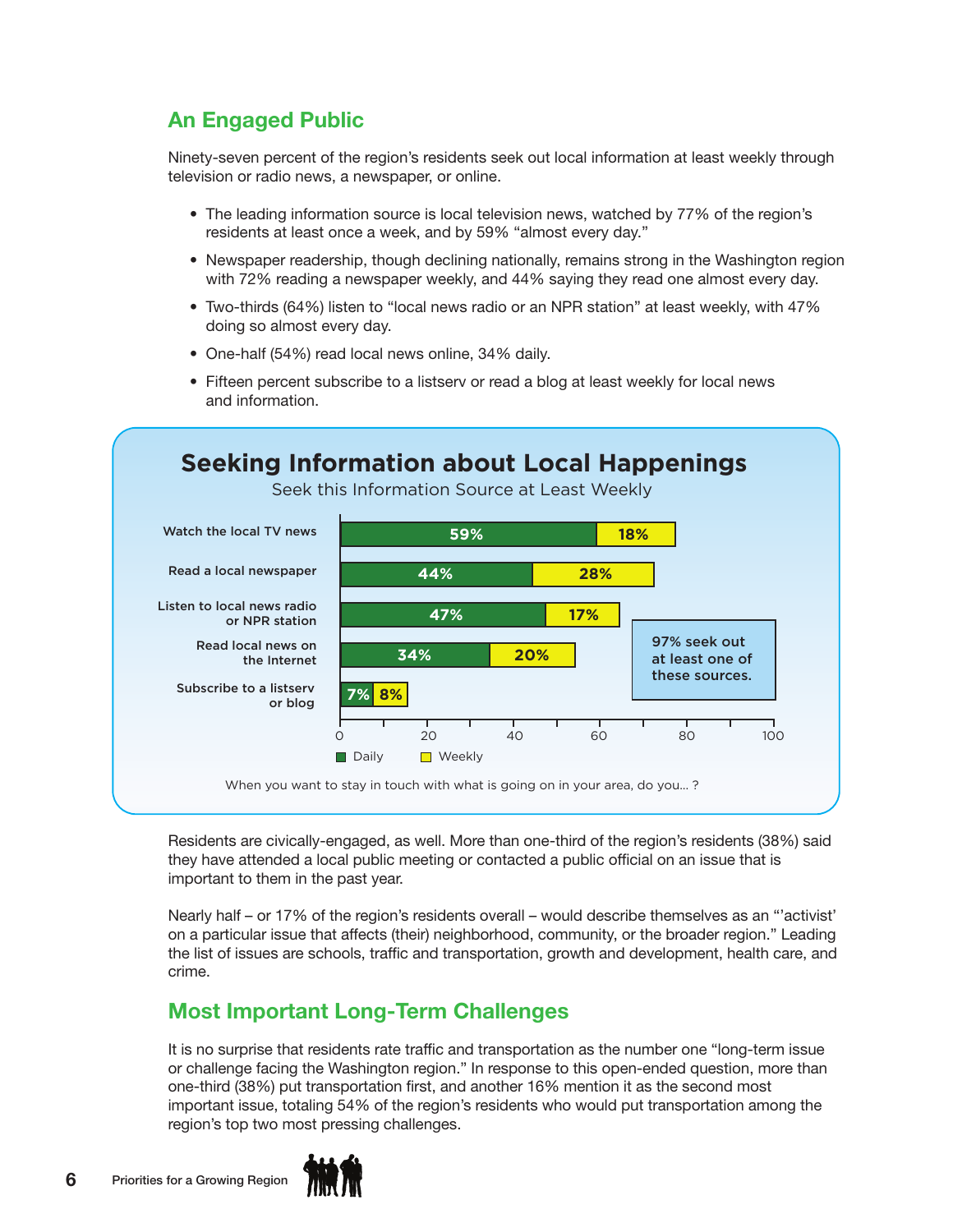One's commuting choice heavily impacts this number. Compared to the 54% overall number, only 38% of people who typically commute to work or school by driving alone mention transportation as a top regional challenge. The number is 50% among people who commute by mass transit, carpooling, or another means like walking or biking. Among those who do not commute regularly, the number jumps to 71%. Despite daily frustrations, commuters who drive alone are the least concerned about the region's transportation challenges.

## **See Traffic and Transportation as a Top Long-Term Regional Challenge**

| <b>Commute by driving alone</b> | <b>Commute by transit,</b><br>carpool, walking, biking | Do not commute |  |
|---------------------------------|--------------------------------------------------------|----------------|--|
| 38%                             | 50%                                                    | 71%            |  |
|                                 |                                                        |                |  |

At least in part, based on focus group discussion this seems to be due to the fact that commuters who drive alone have the greatest feeling of taking control of their transportation needs by developing one or more preferred routes and sticking with them.

Transportation woes appear to be much more severely felt in the Virginia suburbs. While 26% of D.C. residents and 48% of Marylanders place transportation among their top two long-term concerns, the transportation number rises to 68% in Northern Virginia and 84% in Loudoun County.

Partly a sign of the times, the economy and jobs are in second place on the list, mentioned by 29% as the first or second leading challenge for the region. The quality of schools is third at 23% Housing that is affordable for all (14%) and crime and drugs (13%) round out the top five challenges.



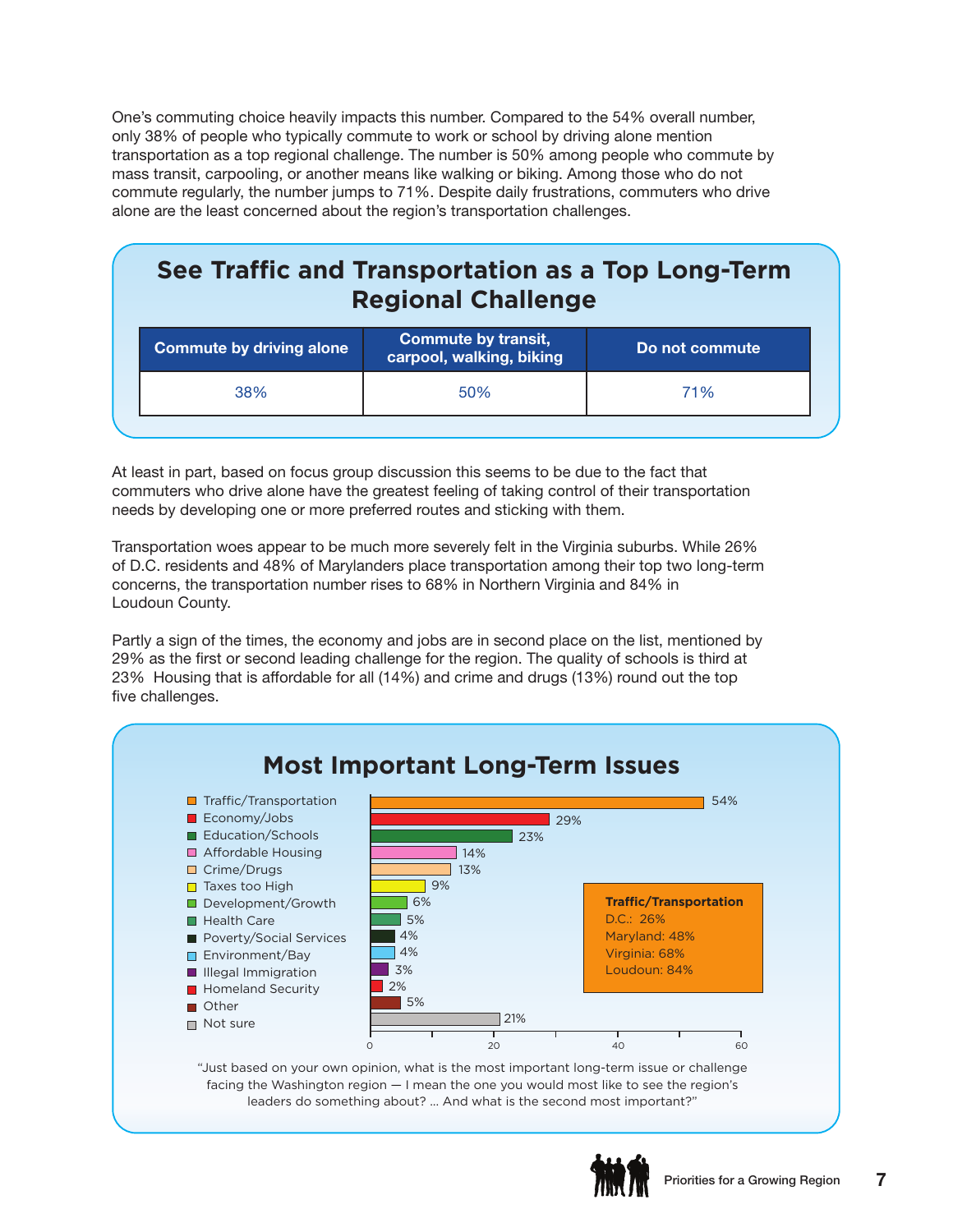#### **Perception of Tax Burden**

Across the region, 46% consider their local taxes to be "fair" while 47% say their taxes are "too high" when comparing the taxes they pay to the services they receive from their local government. Stratifying it further, 28% believe their taxes are "much too high," and 19% just "a little too high."

The "fair" number is notably higher in Arlington and Fairfax Counties, where it reaches 59%, and the City of Alexandria, where it is 55%. Perceptions of tax burden are only weakly-related to household income, with lower-earning households being only slightly less likely to say their taxes are fair.



#### **Desire for Regional Action**

A significant number of the region's residents would like to see more problems solved regionally. More than four residents in ten (43%) would "like to see more problems addressed regionally across state and county lines," roughly the same number (47%) as those who would "prefer to address most problems on a local level." Seven percent volunteer that the answer depends on the problem, and the rest express no view.

The desire for regional action rises higher among those who see housing (61%) and the economy (58%) as top **More than four residents in ten (43%) would like to see more problems addressed regionally across state and county lines.**

challenges for the region. It also rises higher among frequent users of mass transit (53%). Residents of Arlington County are notable as offering the strongest endorsement of regional action by residents of any jurisdiction (52%).

Most skeptical of regional action today are residents of the District of Columbia (57% would prefer to see problems solved locally) and commuters who drive alone (55%).

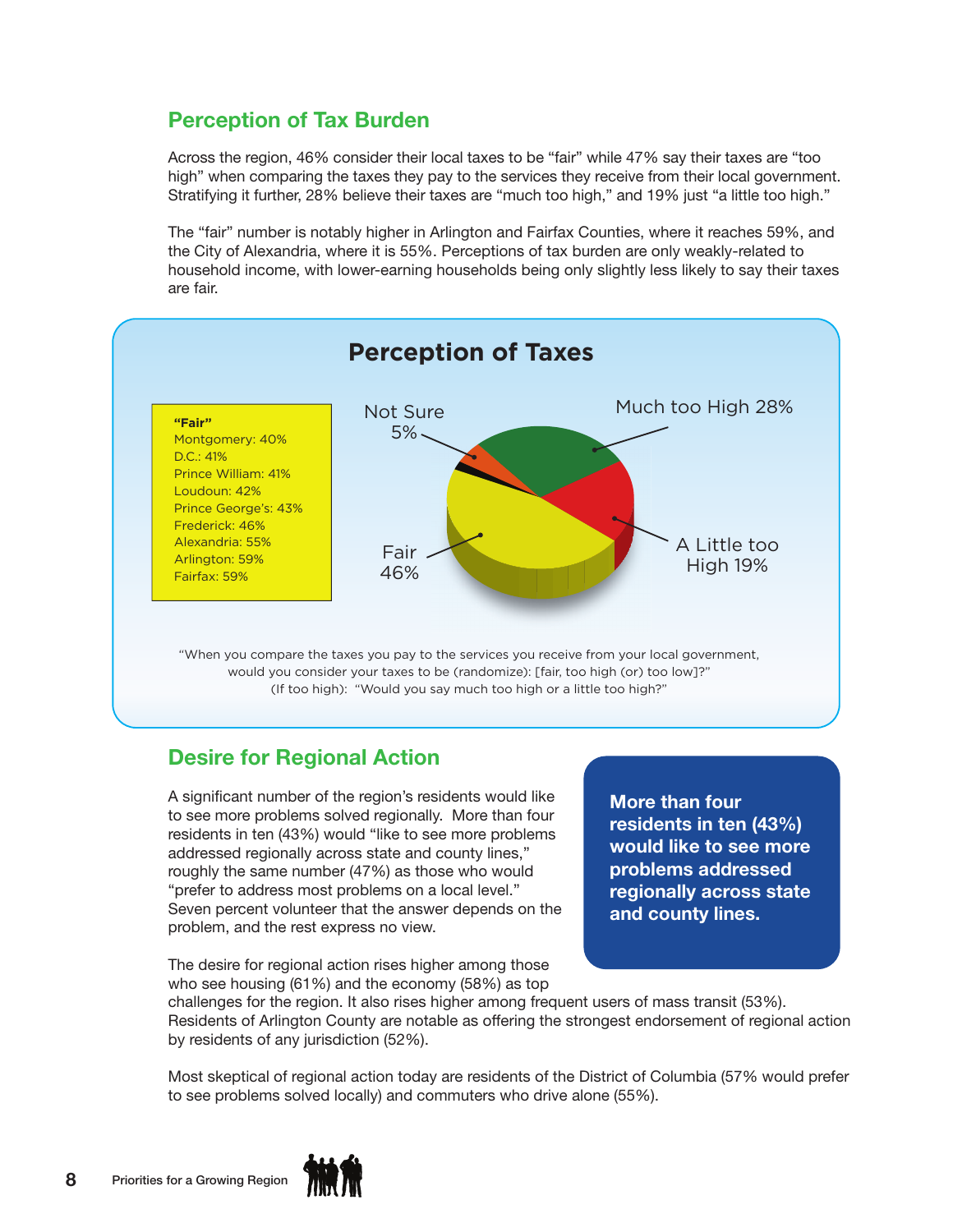## **Report Card for the Region**

In focus groups, we learned just how difficult it can be for citizens to try to visualize a Washington region forty years down the road. The immediacy of their current situation, and the uncertainty of future events can make it difficult to envision the long term. There is a tendency in the general public, as well, to think that technology will solve all problems, leading some for example to describe a world with infinite bandwidth where everyone will telecommute and there will be no traffic.

To anchor the second phase of the research and produce realistic, actionable findings for the Greater Washington 2050 Coalition, we grounded the survey questionnaire in respondents' underlying priorities – concepts that are not likely to change dramatically in the coming years.

Step One was measuring residents' perception of the performance of the region on sixteen key priorities, drawn both from the focus group discussion and from the Coalition's far-reaching Regional Planning Principles document. We asked respondents to grade the area's performance on each priority on a scale of A to F as a child would be graded in school, and we converted that to a numerical "grade point average" on the traditional 4.0 scale.

|                                                          | <b>Grade Point</b><br>Average<br>$(4.0 \text{ scale})$ | Rating<br>$(A \text{ or } B)$ |                                                                                                 |
|----------------------------------------------------------|--------------------------------------------------------|-------------------------------|-------------------------------------------------------------------------------------------------|
| A community that respects people of all backgrounds      | 2.95                                                   | 72%                           | "Turning now to the issue<br>of schools, students are<br>often given the grades                 |
| Interesting arts and cultural opportunities              | 2.93                                                   | 69%                           |                                                                                                 |
| Recreational opportunities for people of all ages        | 2.90                                                   | 71%                           | of A, B, C, D, or Fail as                                                                       |
| Enough parks and green space                             | 2.80                                                   | 68%                           | a way to rate the quality                                                                       |
| A clean environment                                      | 2.71                                                   | 64%                           | of their work. Suppose<br>the public schools                                                    |
| Emergency preparedness to deal with terrorist threats    | 2.66                                                   | 54%                           |                                                                                                 |
| Enough transportation choices to get around the region   | 2.61                                                   | 57%                           | themselves in your<br>community were graded                                                     |
| Safe streets and neighborhoods that are free of crime    | 2.50                                                   | 56%                           | in the same way. What<br>grade would you give<br>the public schools: A, B,                      |
| The quality of the public schools                        | 2.50                                                   | 51%                           |                                                                                                 |
| Help for people who are in need                          | 2.47                                                   | 49%                           |                                                                                                 |
| Good access to health care for all residents.            | 2.43                                                   | 48%                           | C. D. or Fail?"                                                                                 |
| Jobs that are easy to get to                             | 2.35                                                   | 46%                           | "I would like to ask you to<br>grade the area where                                             |
| Growth and development that is well-planned              | 2.25                                                   | 43%                           | you live for a few other<br>things on that same A to<br>F scale." (Read and<br>randomize list.) |
| Neighborhoods where people can walk to activities*       | 2.19                                                   | 42%                           |                                                                                                 |
| The availability of good jobs for everyone who wants one | 2.17                                                   | 40%                           |                                                                                                 |
| Housing that people of all incomes can afford            | 1.81                                                   | 25%                           |                                                                                                 |

As summarized in the accompanying table, the public identifies the region's five greatest strengths as these:

- A community that respects people of all backgrounds
- Interesting arts and cultural opportunities
- Recreational opportunities for people of all ages
- Enough parks and green space
- A clean environment

Averaged across all residents of the region, each of these attributes earns a grade of "B" or "B-Minus," with more than 60% of respondents giving each of them a grade of "A" or "B." Based on these top five strengths, a picture emerges of an interesting region that the public sees as diverse, vibrant, and connected to the natural world.

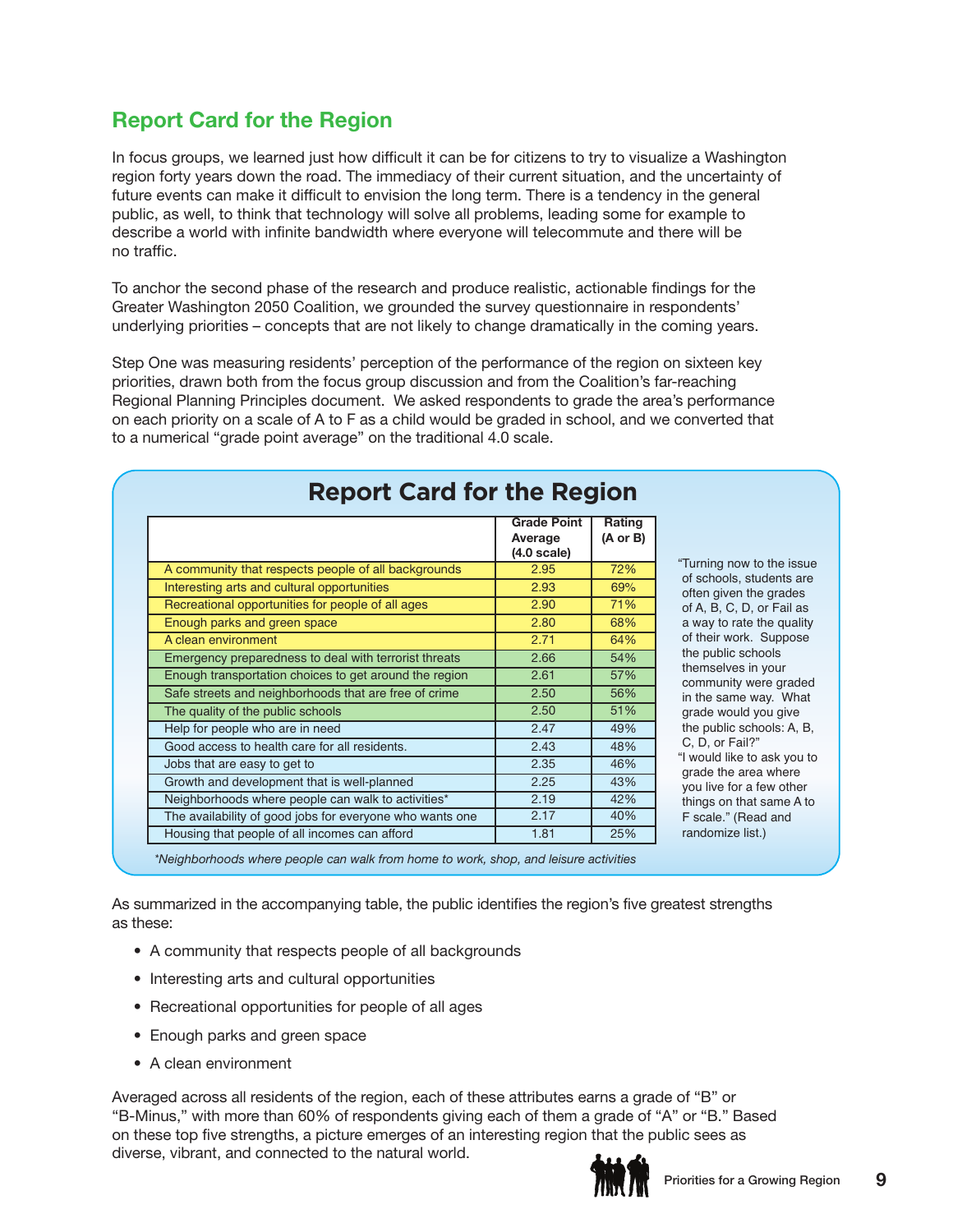In a second tier are these four ideas, each performing at or above the median, and each representing a more concrete concept of security or service delivery. Each of these attributes receives a "B-Minus" or "C-Plus" grade from the public:

- Emergency preparedness to deal with terrorist threats
- Enough transportation choices to get around the region
- Safe streets and neighborhoods that are free of crime
- The quality of the public schools

On the issue of transportation, it must be noted that this proposition was intentionally framed in the context of "transportation choices." Its relatively positive grade contrasts with the strong verdict discussed earlier that traffic and transportation are the region's top long-term challenge. One can conclude, at least in part, that the region scores relatively well for providing transportation choices, but many residents may not feel those choices are working well enough for people like them.

The table summarizes seven other priorities that are performing below the median on this list, each scoring a grade of "C-Plus or lower. Noteworthy are two economic concepts at the very bottom of the list – good jobs and affordable housing – both of which may well have been impacted by the current global economic crisis. Across these seven low-performing indicators, there is a sense that some people are being left out of the region's success, or that many residents see the region as inconvenient or poorly planned. Several of these low-performing indicators relate directly to planning, as well.

#### **Priorities for the Region**

Step Two is ranking these same sixteen priorities by how urgently the public wants to see them addressed. Respondents used a 1 to 10 scale where ten meant the item "is such a high priority you would pay more taxes for it." The concept of paying taxes is used to build into the question the concept of a tradeoff or a sacrifice a citizen would have to undergo to bring improvement in each of these areas. It is also meant to identify areas where the public wants an *increased* effort; when an item scores lower on this scale, it does not mean the public wants to cut back on its commitment to that priority. Respondents were encouraged to use numbers up and down the scale "because not everything can be a top priority." The result is a clear ranking by the public of which priorities deserve added attention.

Topping the list is "higher quality public schools," which earns a rating of 7.77 on the 10-point scale. Two-thirds (67%) of the region's residents rate improving the public schools an "8" or higher on this scale. Even among households without school-aged children, this priority ranks relatively high at 7.45 – with only 23% of these childless households rating the schools "5" or lower.

Three others score near the top, above 7.00 on this scale:

- Safer streets and neighborhoods that are free of crime
- More good jobs for everyone who wants one
- Better access to health care for all residents

Taken together, these four ideas represent a top tier of urgent issues that the public wants addressed.

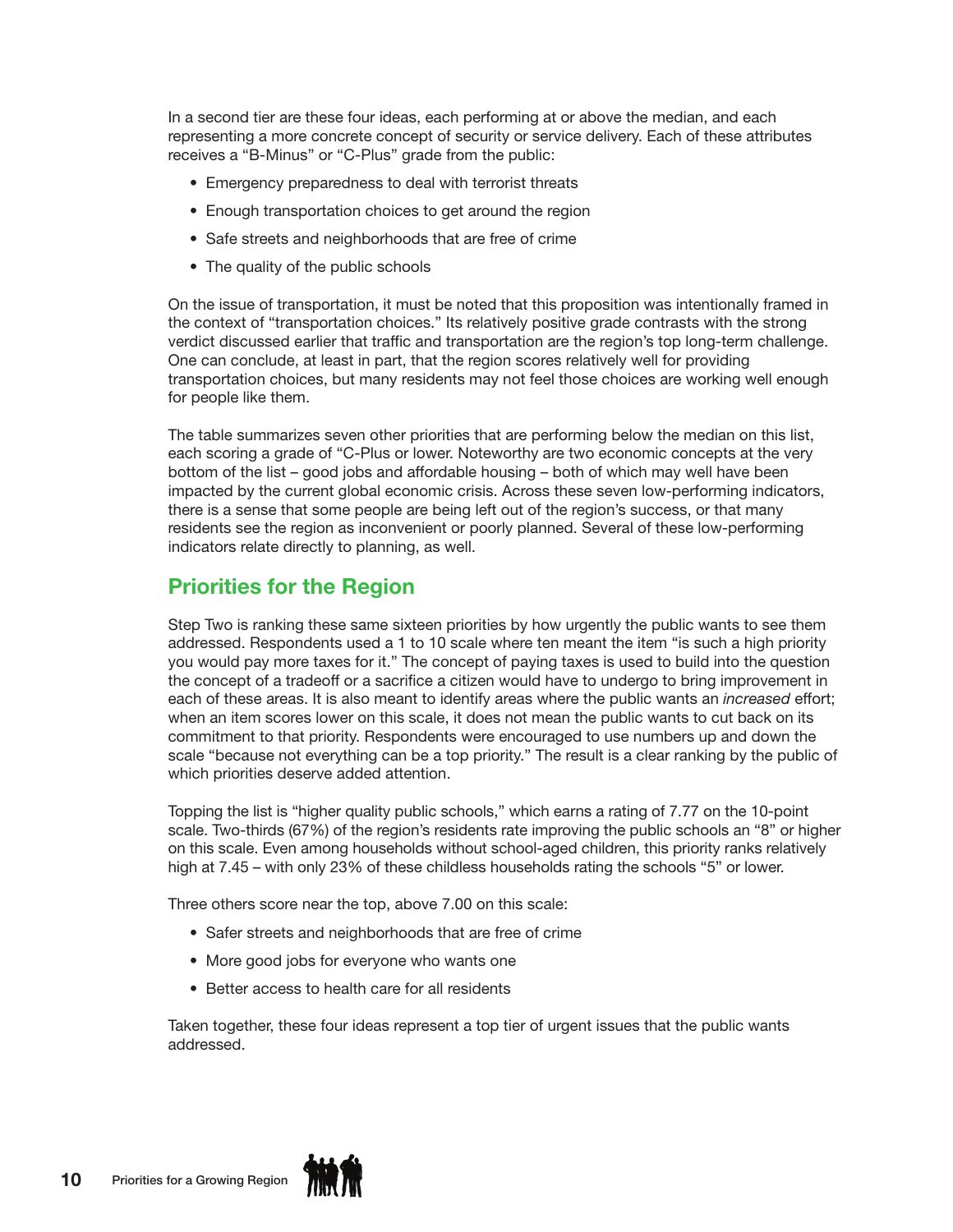Following closely behind in fifth place is a priority that may set Greater Washington apart from other regions across the country: more help for people who are in need. This is a region with a heightened awareness of its social divisions, and it is striking that it is the region's youngest residents – those under age 35 – who are most moved by this priority.

These ideas round out the top ten:

- A cleaner environment
- More housing that people of all incomes can afford
- Growth and development that is better-planned
- Better transportation choices to get around the region
- Better emergency preparedness to deal with terrorist threats

|                                                                                             | <b>Priority</b><br>(10-point<br>scale) | <b>Rank</b>    |
|---------------------------------------------------------------------------------------------|----------------------------------------|----------------|
| Higher quality public schools                                                               | 7.77                                   | $\mathbf{1}$   |
| Safer streets and neighborhoods that are free of crime                                      | 7.52                                   | $\overline{2}$ |
| More good jobs for everyone who wants one                                                   | 7.30                                   | 3              |
| Better access to health care for all residents                                              | 7.19                                   | $\overline{4}$ |
| More help for people who are in need                                                        | 6.99                                   | 5              |
| A cleaner environment                                                                       | 6.77                                   | 6              |
| More housing that people of all incomes can afford                                          | 6.76                                   | $\overline{7}$ |
| Growth and development that is better-planned                                               | 6.74                                   | 8              |
| Better transportation choices to get around the region                                      | 6.61                                   | 9              |
| Better emergency preparedness to deal with terrorist threats                                | 6.60                                   | 10             |
| Jobs that are easier to get to                                                              | 6.48                                   | 11             |
| A community that better respects people of all backgrounds                                  | 6.18                                   | 12             |
| Neighborhoods where it is easier to walk from home to work,<br>shop, and leisure activities | 6.03                                   | 13             |
| More parks and green space                                                                  | 5.75                                   | 14             |
| More recreational opportunities for people of all ages                                      | 5.60                                   | 15             |
| More interesting arts and cultural opportunities                                            | 5.00                                   | 16             |

**Intensity of Public Priorities** Ranked by Willingness to Pay More Taxes for Each Priority

"Now please tell me where each of those ideas would rank for you personally if you were setting the priorities for this region. We will use a 1 to 10 scale where 10 means it is such a high priority you would pay more taxes for it, and 1 means it is not a priority at all. Please try to use numbers up and down the scale because not everything can be a top priority. The first is…" (Read and randomize list.)

One should keep in mind that this question, formulated as a tradeoff, was constructed to identify areas where the public would place an accelerated effort. Items that appear lower on the list should not necessarily be scaled back. Four of the lowest-scoring priorities – respect for all people, parks and green space, recreational opportunities, and arts and culture – are among the highest performing attributes of the region, suggesting that in these cases the public feels these priorities are well in hand and may not need significant added attention.

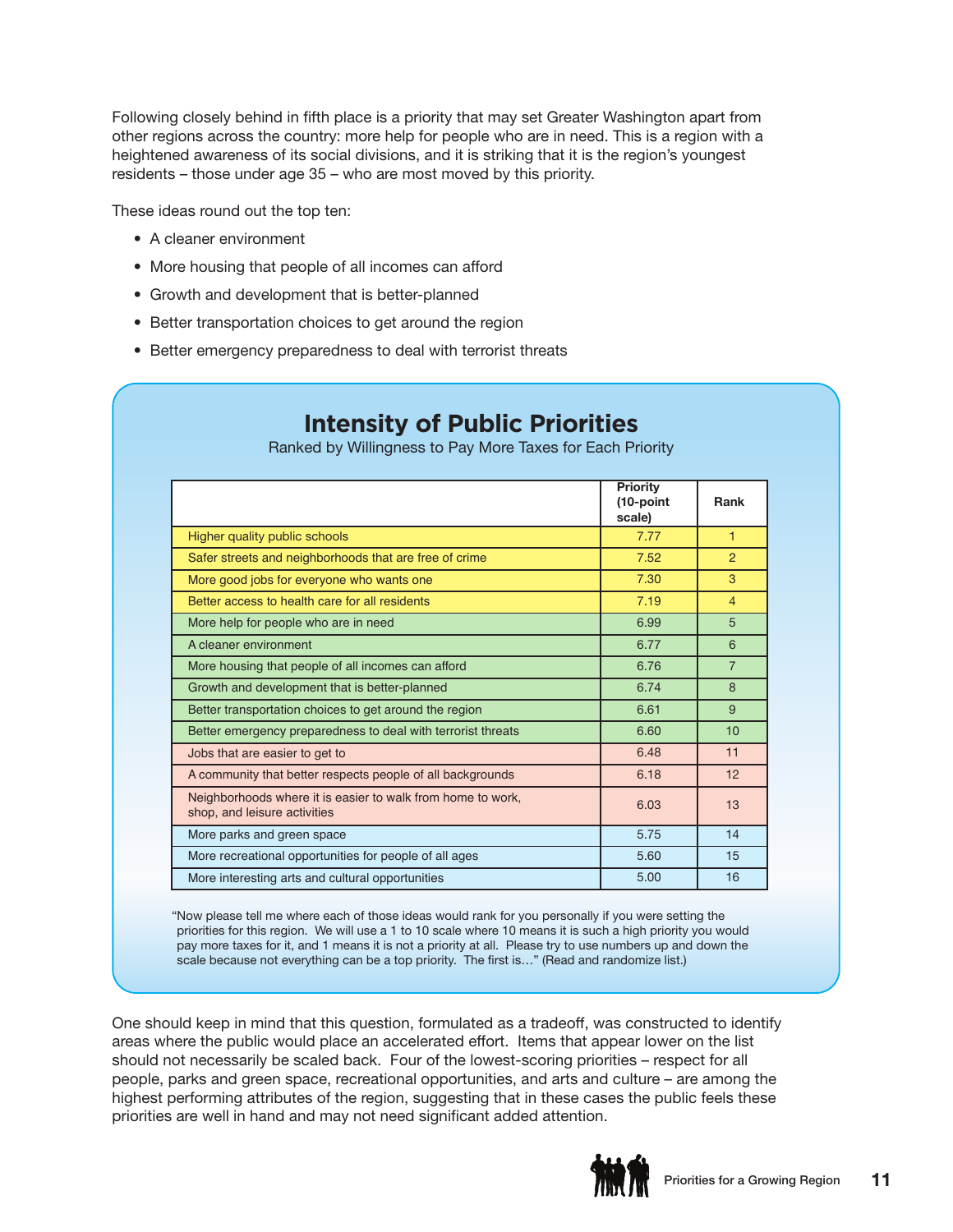## **Making the Most Impact for the Region**

Plotting these priorities creates a picture of just where the public most wants action. On this graph, the sixteen ideas are arranged both horizontally and vertically based on the ratings each one received in the survey.

- They are positioned vertically according to the performance grades each one earned from the public. Better performing indicators are placed higher on this graph.
- They are placed horizontally based on the intensity of focus each priority would receive, if the public themselves were making the decisions. Items located further to the right are more urgent priorities for the public.
- Grid lines are drawn at the median, so eight ideas appear above (or on) the line, and eight below. Similarly, eight are to the right and eight to the left.

The result is four quadrants. Ideas found in the lower right quadrant are high-intensity, low-performing priorities, where the public would want to place the most emphasis. By focusing here, the region's leaders can do the most to improve Greater Washington as a place to live in the eyes of its residents.



Improving the public schools and ensuring safer streets and neighborhoods are clearly the most intense priorities for the general public. While both indicators earn respectable performance scores across the region, there are enormous differences in performance at the jurisdictional level. But even considering these differences in performance, schools and safety are top priorities in most jurisdictions across the region.

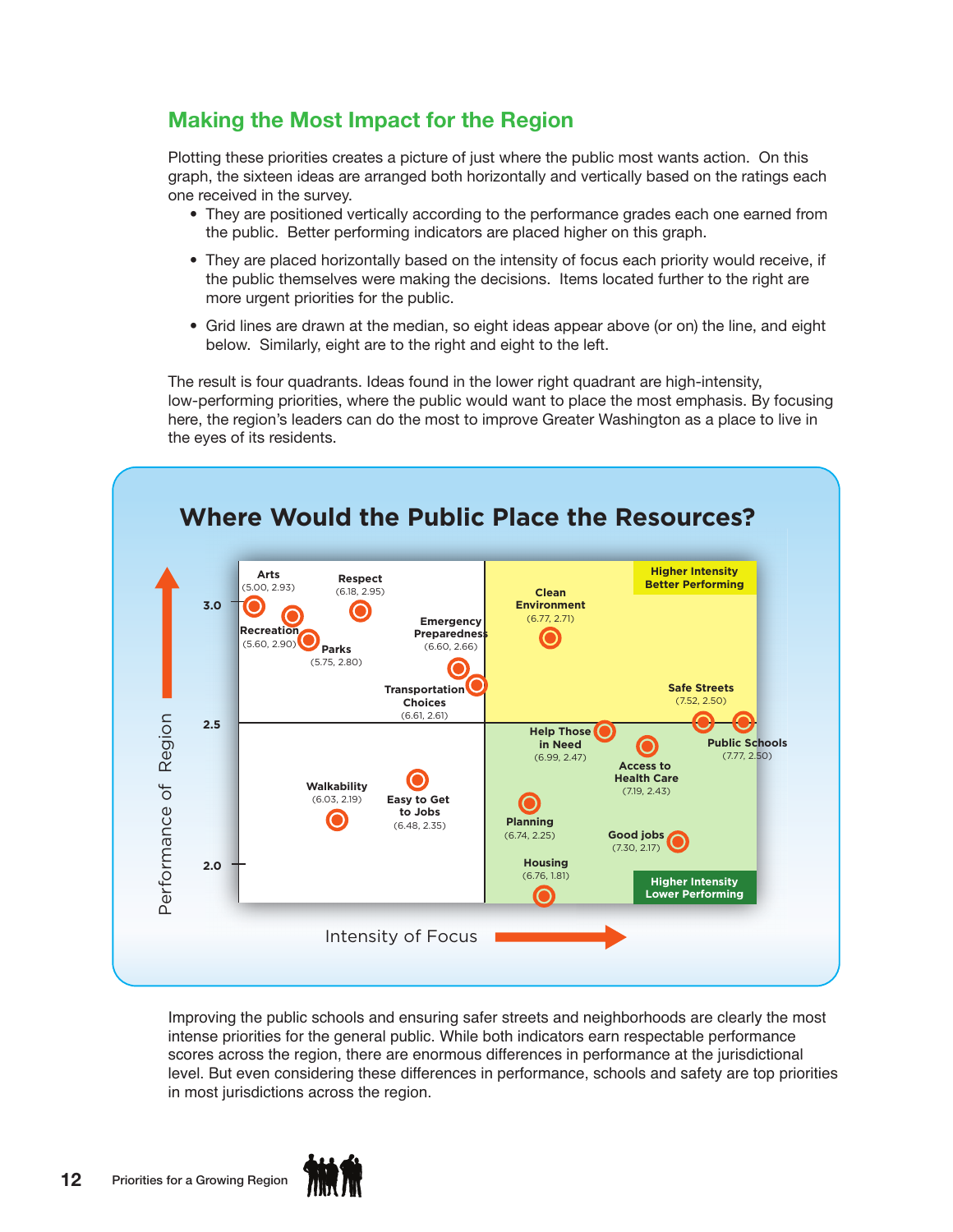"More good jobs for everyone who wants one" is an extremely low-performing and highly-important priority, no doubt impacted by the current economic crisis. "More help for people who are in need," while performing near the median, is also an extremely high priority for residents of the region, and is more acutely articulated by people at the lower end of the socio-economic scale.

Another concept with economic implications, "more housing that people of all incomes can afford," is by far the lowest-performing regional indicator and among the more urgent priorities for residents. One is tempted to discount this finding a bit in light of the national housing crisis, but the severity of the housing ratings in this survey would indicate this may be a more enduring issue in the Washington region. Like others on the survey, this will be a particularly important one to track as the current crisis eases.

"Better access to health care for all residents" ranks very high in this analysis. Based on our focus group discussions, residents believe Greater Washington offers world-class health care, not to mention biomedical research and development, but that many average residents just do not have reasonable access to the quality care they need.

Rounding out the higher-intensity, lower-performing priorities for the region is "growth and development that is better-planned."

Notable as a high-performing indicator that is a more-urgent priority for the public is "a cleaner environment." Of those that perform above the median, the environment is the one priority where the public is looking for greater emphasis in the Washington region.

"Better emergency preparedness to deal with terrorist threats" receives a relatively good performance score from the public, and is not in an urgent

category right now as far as residents are concerned.

Likewise, "better transportation choices to get around the region" scores near the median for both performance and urgency. In fact, people who typically drive alone to work or school view transportation choices as a much less urgent priority than do the region's other residents – particularly transit users. And as discussed earlier, solo commuters see transportation generally as less of a regional challenge than do other residents of the region. In part, this helps explain why "jobs that are easier to get to" does not register with more urgency.

"Neighborhoods where it is easier to walk from home to

**People who typically drive alone to work or school view transportation choices as a much less urgent priority than do the region's other residents.**

work, shop, and leisure activities" – a mixed-use development concept – deserves special mention. It scores relatively low on the performance scale and also appears to be a relatively low priority for residents. While planners and leaders talk about the importance of mixed-use and walkable communities, in focus groups, residents had different perceptions of what constitutes mixed-use and struggled to visualize such neighborhoods. Therefore, it appears that the public might need a fuller explanation or visual depiction of these concepts. Other studies that provided visual depictions have shown a positive public reaction to those types of communities.

Four other high-performing attributes of the region – parks and green space, recreational opportunities for people of all ages, interesting arts and cultural opportunities, and respect for people of all backgrounds – score lower on the urgency scale. Residents believe these are already core assets of the region, and they believe efforts in those areas do not necessarily need to be accelerated.

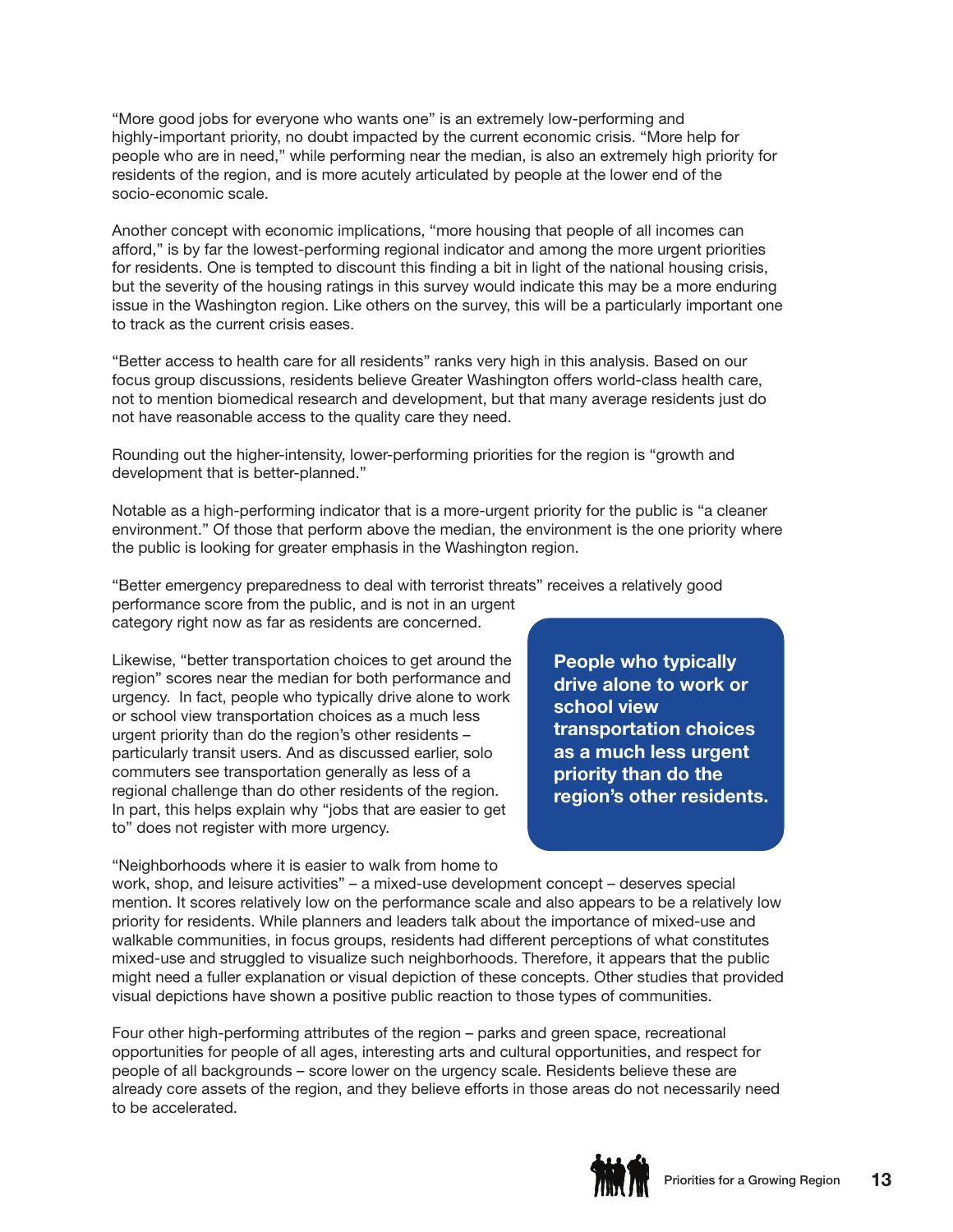



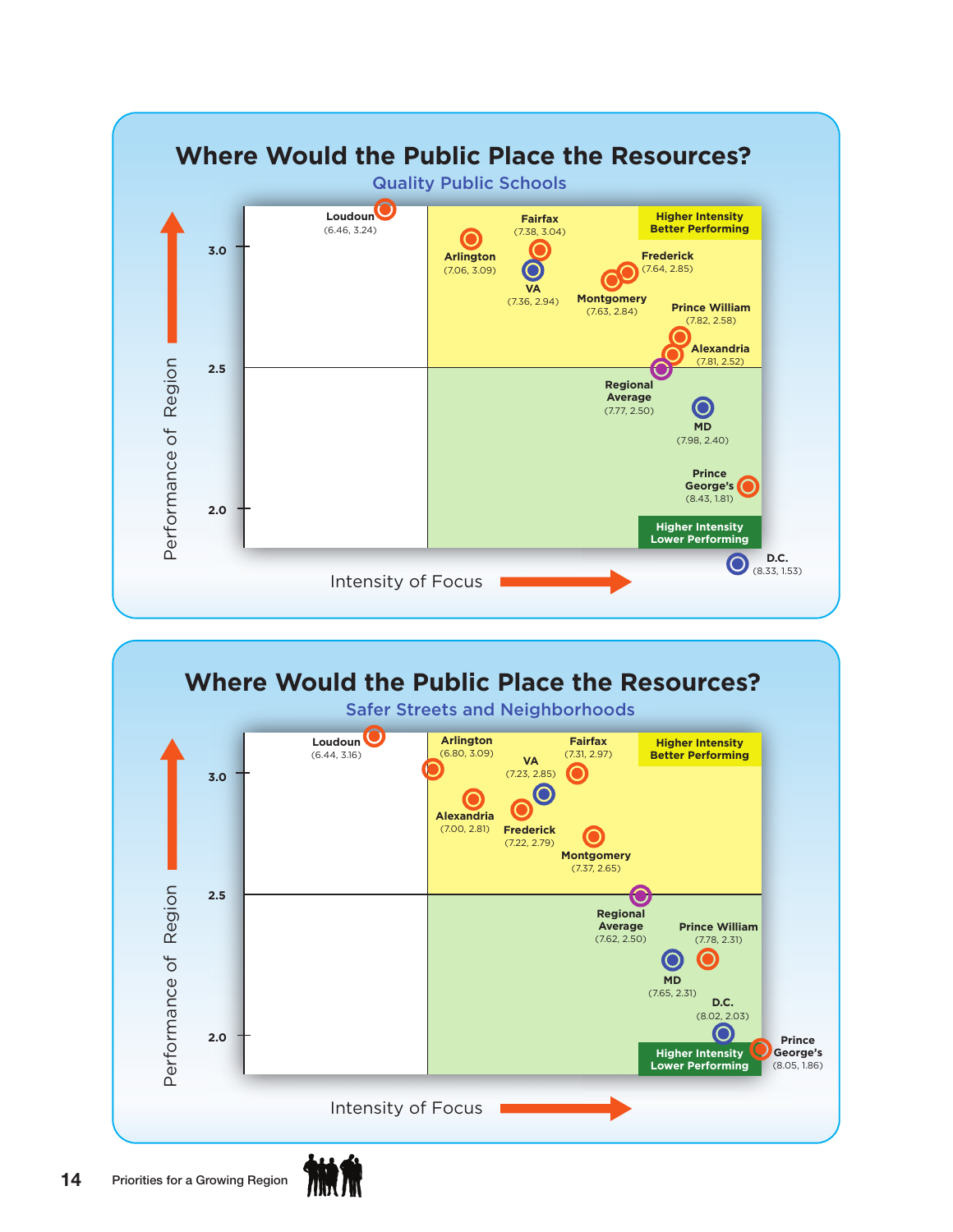## **The Region's Best Hopes**

It adds an interesting layer of understanding to move from these hard measures of residents' priorities to asking about their hopes and aspirations for the region. In concluding the survey, we asked them "what would you hope your children or grandchildren will say is the greatest thing about living here" in the Year 2050.

Leading the list of hopes for the future are quality schools, public safety, and good jobs – all of which track closely with residents' public policy priorities. Following those, an interesting second tier of ideas emerges, celebrating cultural and ethnic diversity, overall quality of life, and the arts and cultural vibrancy of Greater Washington.

Accessibility, which includes the concept of being able to move around the region easily, may be a practical necessity and a current challenge for the region, but it ranks somewhat down the list of hopes for the future.

Other notable hopes include a region that is friendly, green, and offers good opportunities for all its residents.



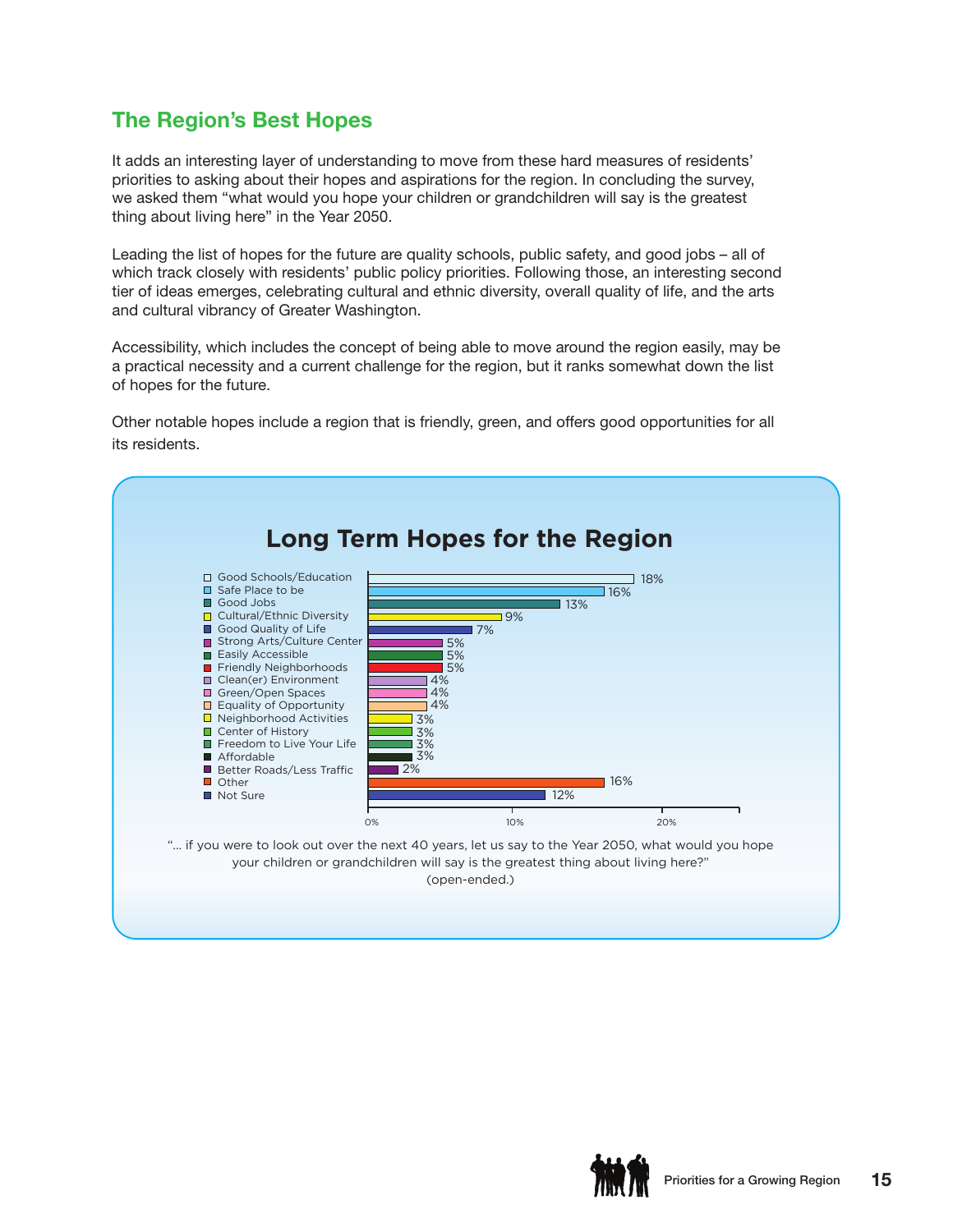## **Conclusions**

Residents generally view the metropolitan Washington region as a good place to live. The region's citizens are information seekers with many connections across jurisdictional lines, and a substantial number of them are looking for more regional solutions to the area's greatest challenges. Among those is transportation, which is so often discussed in Greater Washington but emerges from this study as a complex picture.

Where there is strong consensus is on investing more in public schools and safe streets, addressing economic and social inequities where they exist, and making the region greener. Residents appreciate the diversity of the region's population and the interesting arts and cultural offerings they find here. They hope for a region that is vibrant, friendly, green, and accepting of all people.

On other issues leadership may be needed to engage the public in discussion about the benefits of choice, particularly around the vision of mixed-use neighborhoods that offer residents choices between walking, biking, transit, and using private vehicles.

This study provides great insights into Greater Washington's character and its citizens' priorities, and we commend it to the region's leaders for consideration and action.

## **About OpinionWorks**

OpinionWorks is a full-service opinion research organization based in Annapolis, Maryland. It was founded in 2001 to serve mission-driven organizations and public sector agencies.

In the Mid-Atlantic region, OpinionWorks is the polling organization for The Baltimore Sun and has conducted research for the Maryland State Arts Council; Virginia Department of Conservation and Recreation; Maryland's Center for Health Promotion, Education, and Tobacco Use Prevention; the Alice Ferguson Foundation; Greater Baltimore Cultural Alliance; University of Maryland School of Medicine; Washington's Metro system; and a host of others.

Outside this region, OpinionWorks has conducted public studies for the City of New York and Onondaga County, New York; the City of St. Petersburg and the Florida Courts System; Weber State University in Utah; and others. Nationally, OpinionWorks has conducted research for Lutheran World Relief, The Wilderness Society, and the National Trust for Historic Preservation, among others.

> Steve Raabe, President OpinionWorks (410) 280-2000 www.OpinionWorks.com steve@OpinionWorks.com

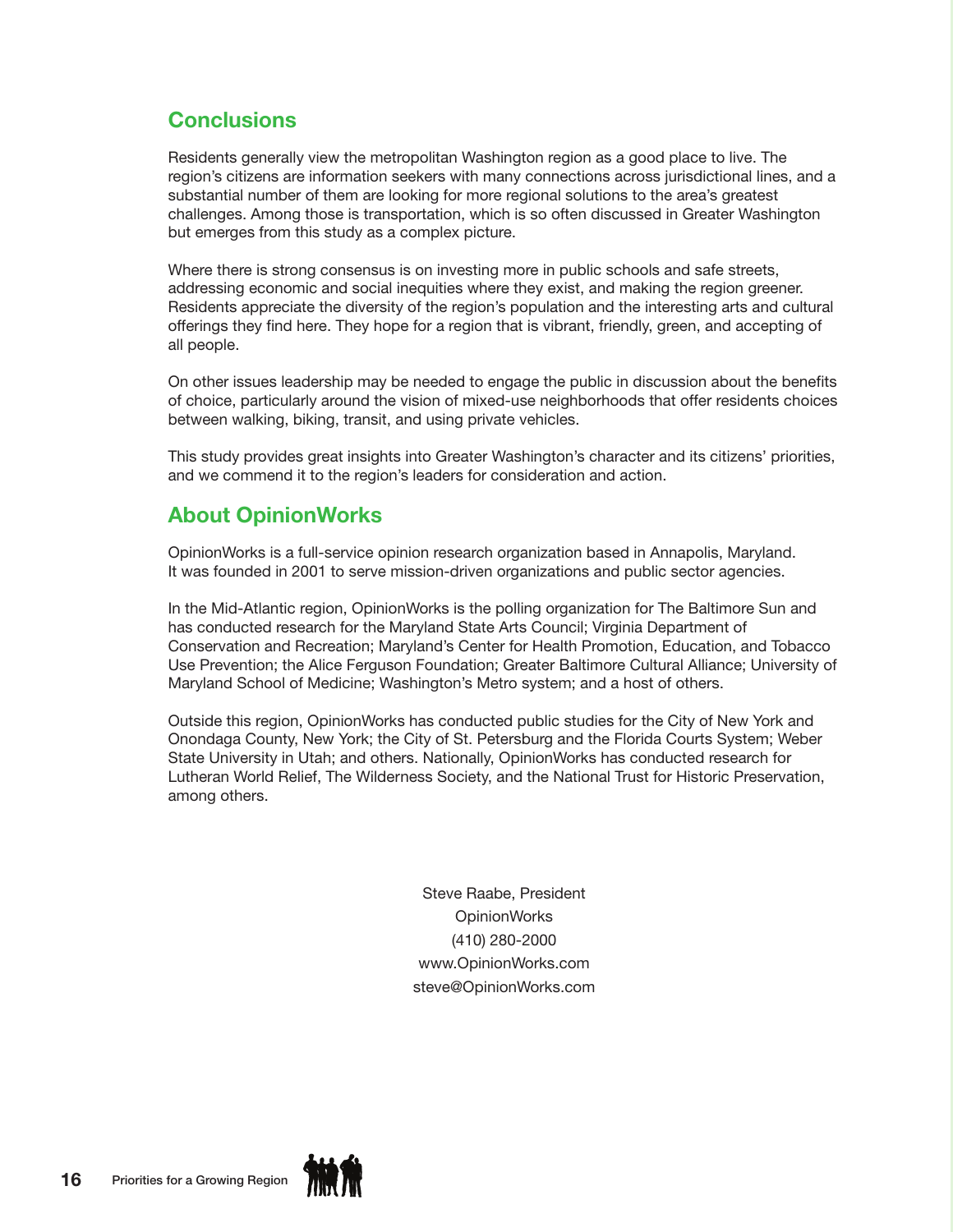#### **How This Research Was Conducted**

The Metropolitan Washington Council of Governments commissioned OpinionWorks to conduct this study for the Greater Washington 2050 Coalition. The work consisted of focus groups convened to hear from the region's residents on their broad priorities and hopes, as a guide to developing a survey questionnaire. The second step was a scientific regional survey, conducted by telephone.

For purposes of this study, the Washington region is defined as the District of Columbia; Frederick, Montgomery, and Prince George's Counties in Maryland; and the cities and counties of Alexandria, Arlington, Fairfax, Falls Church, Loudoun, Manassas, Manassas Park, and Prince William in Virginia.

Two focus groups were conducted in Fairfax, Virginia, on the evening of December 8 and two were conducted in Greenbelt, Maryland, on December 11, 2008. Approximately 12 citizens were recruited to participate in each group, drawn from across the region. We sought engaged citizens, meaning they take part in the political process by voting and follow local issues through print, online, or broadcast media on at least a weekly basis. People who consider themselves activists on any particular issue were excluded from the focus groups. Each discussion lasted approximately two hours and was facilitated by a professional focus group moderator, who is trained to elicit opinions from all members of the group. These discussions identified the full range of challenges and priorities that are on the minds of citizens as they look at the future of the region.

Following the focus groups, OpinionWorks developed a survey questionnaire working with a task force from the GW2050 Coalition. Interviews were conducted among 1,313 randomly-selected adults across all jurisdictions of the region February 10-20, 2009. Results of this regional survey have a margin of sampling error no greater than ±2.7%, at the 95% confidence level, meaning the results would be accurate within that range at least 95% of the time if all residents of the region had been interviewed.

To produce a significant sample within each county-level jurisdiction, we stratified the sample, conducting approximately 200 interviews each in the District of Columbia and Fairfax, Montgomery, and Prince George's Counties; and approximately 100 each in the City of Alexandria, and Arlington, Frederick, Loudoun, and Prince William Counties and adjacent independent cities. After the sample was collected, the results were weighted to reflect the true distribution of the region's population geographically and by gender, age, race/ethnicity, and educational attainment. The source for this weighting was the latest data available from the U.S. Census Bureau's American Community Survey (2005-2007), and where necessary for the smallest municipalities the 2000 Decennial Census.